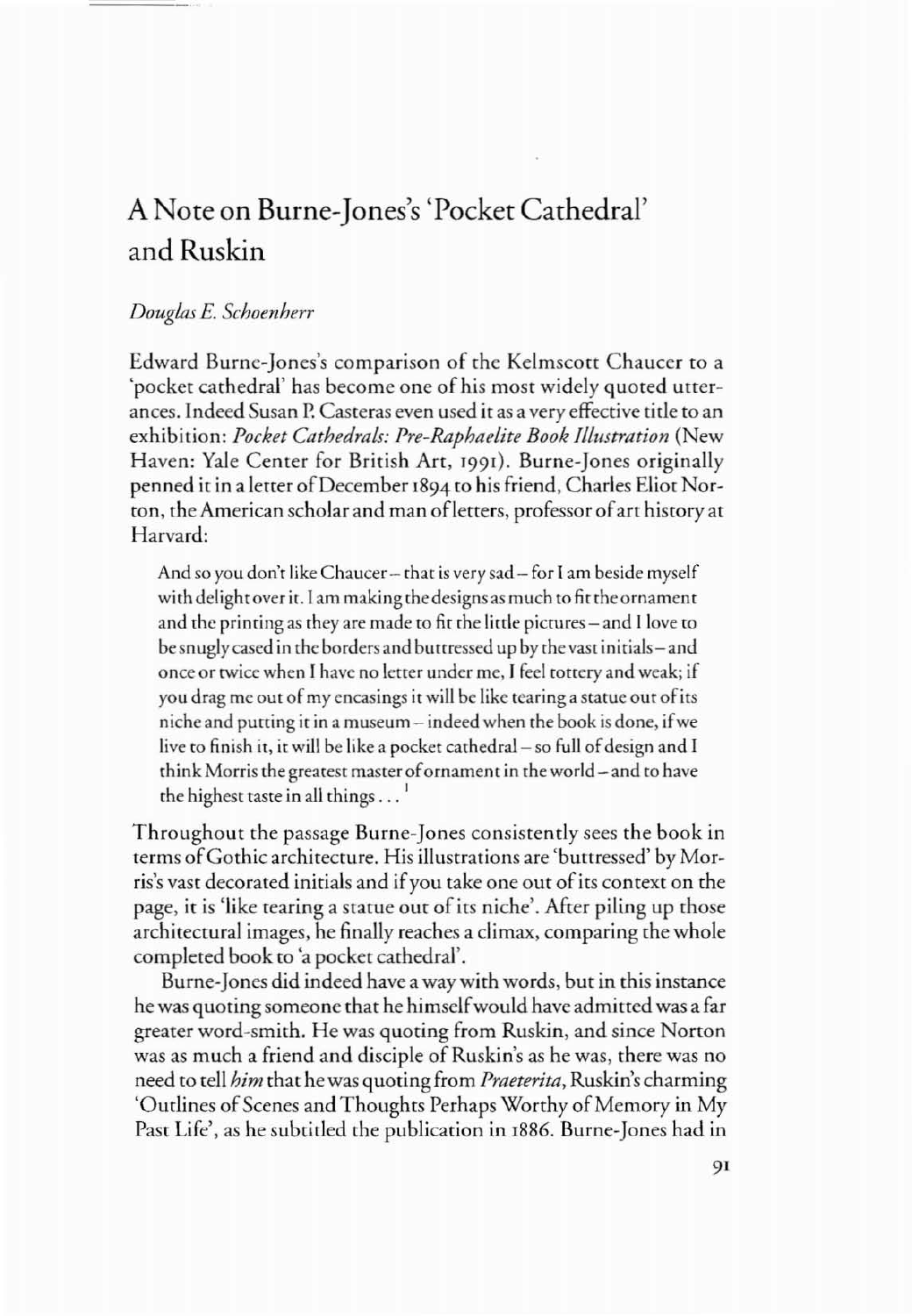#### JOURNAL OF WILLIAM MORRIS STUDIES· SUMMER 2004

fact read it in installments that began to appear in July 1885, calling it in a letter to Ruskin himself 'that most heavenly book'.<sup>2</sup> When Ruskin coined the memorable phrase, he was describing the acquisition ofhis very first Mediaeval illuminated manuscript, a little fourteenth-century Hours of the Virgin:

But now that I had a missal of my own, and could touch its leaves and turn, and even here and there understand the Latin of it, no girl of seven years old with a new doll is prouder or happier: but the feeling was something between the girl's with her doll, and Aladdin's in a new Spirir-slave to build palaces for him with jewel windows. For truly awell-illuminated missal is a fairy cathedral full of painted windows, bound together to carry in one's pocket, with the music and the blessing of all its prayers besides.<sup>3</sup>

Ruskin's image is an arresting one and it is no wonder that Burne-Jones, with his acute and retentive memory, thought almost ten years later that it was the perfect way of describing the Kelmscott Chaucer, which took so much ofits inspiration from the Mediaeval illuminated manuscripts that Ruskin was describing.<sup>4</sup> He took Ruskin's image of a fairy cathedral in one's pocket and came up with 'pocket cathedral', confident that Norton would immediately understand the reference.

In a letter to Frances Homer, Burne-Jones described the deep love he had for such 'painted books', a life-long fascination that began with Morris by his side at the Bodleian Library during their Oxford days:

I don't care for personal property, but if I did I think it would be for painted books- they are such little worlds all to themselves- and many a time I have gone to the British Museum to get away from this obstreperous world, and in a book have found what I wanted without fail - so that really, when the word treasure is said, I think of a fat little thing that opens to a hundred visions [shades of Aladdin and his Spiritslave!] - I have one - a big choral book from Certaldo that Dante musr have seen being made when he called upon Boccaccio in that city  $\ldots$ <sup>5</sup>

Although he did not use the Ruskinian image in this particular letter, the comparison of a Mediaeval illuminated manuscript to a Gothic cathedral became one of Burne-Jones's standard modes of expression. It came up no less than twice in a luncheon conversation recorded by his studio assistant, T. M. Rooke, when he was telling his guests about Morris's ever-expanding appetite for purchasing expensive painted books - he did not have to go to the British Museum any more to see masterpieces of their kind: